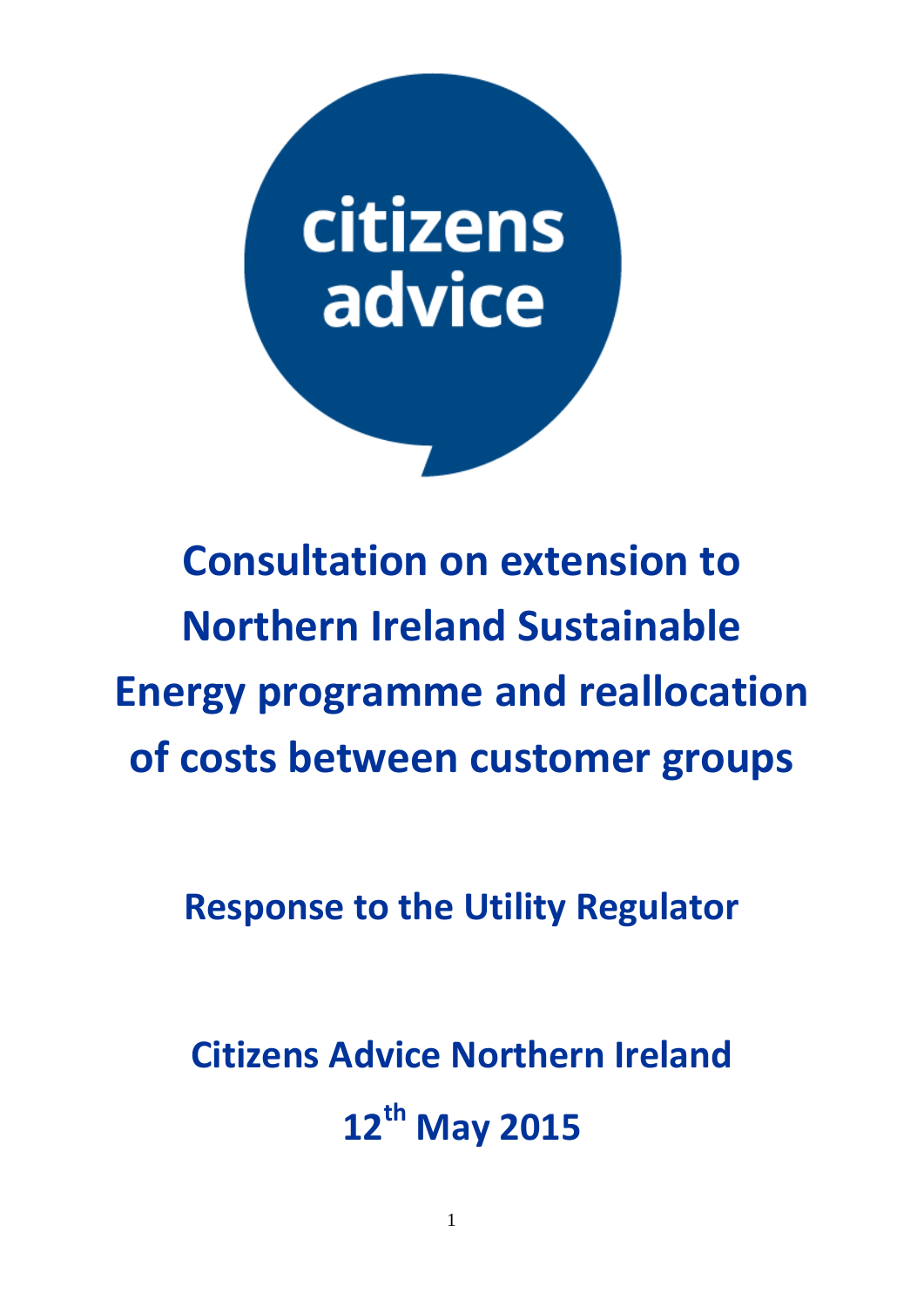## **The Citizens Advice Service in Northern Ireland**

- Citizens Advice is the largest advice charity in Northern Ireland working against poverty. In 2013-14, our offices handled 332,766 enquiries from 93,900 clients by email, phone and face to face, an increase of over 4% from last year.
- Online information has grown exponentially over recent years. In 2013-14, 318,000 Northern Ireland users accessed over 2 million items from our self-help advice service *Adviceguide*. This is double the number of users than in 2012-13 and double the number of information items used.
- Citizens Advice has unmatched brand awareness with 98% of people in Northern Ireland aware of Citizens Advice (IpsosMORI, June 2011).
- The service is delivered through an unrivalled network of 28 local offices and 100 other outlets.
- The increasingly complex nature of work undertaken reflects the effects of welfare changes, squeezing of household budgets and reductions in working hours on our clients during the current economic crisis.
- Citizens Advice works in partnership with a number of statutory, voluntary and community bodies on a range of programmes and projects. Some of our major partnerships include:
	- o Macmillan CAB Welfare Advice Service
	- o HM Treasury: *Pension Wise*. Delivery of face-to-face pension guidance
	- o NIAMH learning and development programme for those with chronic mental health conditions and those that work with them
	- o Extern intensive support service for vulnerable families
	- These are in addition to a range of local initiatives undertaken by our member bureaux. This extensive service is delivered within a budget of £6 million. It is in part funded by our social economy arm, Citizens Advice Services Ltd.
	- Citizens Advice Northern Ireland has formal links to Citizens Advice in England and Wales and a close working relationship with Citizens Advice Scotland (CAS). Together the three associations constitute the largest advice network in Europe, with over 60 years experience of providing advice and information to the public.
	- Citizens Advice also works in partnership with the Citizens Information Board in the Republic of Ireland to provide cross border advice and information.
	- The CAB network is tuned to targeting social need with regional spread, modern integrated IT infrastructure and skilled staff. We provide an efficient and cost effective channel for the delivery of information and advice to the most socially vulnerable people in Northern Ireland.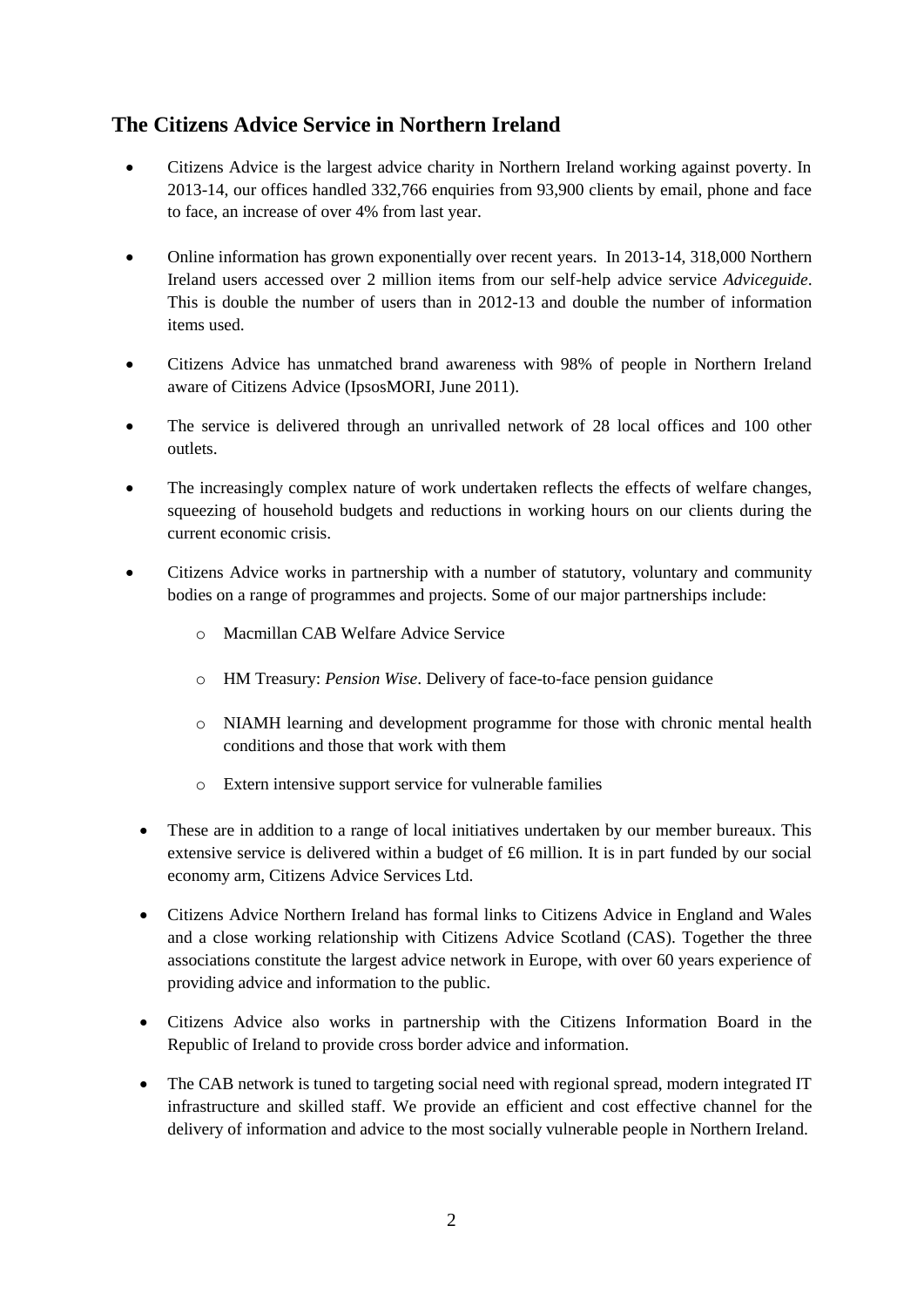# **Response**

Citizens Advice welcomes the opportunity to respond to the Utility Regulator's consultation on the extension of the NISEP scheme. We appreciate the valuable work of the Utility Regulator in protecting the interests of domestic consumers, particularly the most vulnerable.

DETI has proposed that:

- In the event that a decision to introduce an alternative energy efficiency scheme (such as HEaT) has not been taken before September 2015, the NISEP should be extended for a limited period of time.
- Regardless of whether or not NISEP is extended; the recovery of NISEP costs should be changed so that 80% of the costs are recovered from domestic customers and the remaining 20% is recovered from non domestic customers. The manner in which costs are recovered should be changed as soon as possible. This means that the change in cost recovery would be effective from the start of the next NIE tariff period, 1 October 2015.

Citizens Advice welcomes the intention to extend NISEP beyond September 2015 if it is not replaced by an alternative scheme. However, we do not agree that the recovery of costs should be reallocated so that 80% fall on domestic customers. Currently NISEP is funded by a small charge per kilowatt hour for all consumers. Levying 80% of costs of the scheme on domestic consumers, who use less electricity than business customers, would represent a subsidy from domestic to non-domestic customers.

## **Fuel Poverty**

1

The Citizens Advice Northern Ireland 2011 research paper on fuel poverty<sup>1</sup> had the following key findings:

- One in two CAB clients surveyed has experienced difficulty paying their heating bills, and 77% had been forced to ration the heat they use.
- Amongst elderly CAB clients, 30% have had to make the choice between heating and other essential items such as food. Amongst disabled respondents this increases to 59%.
- Around one in ten CAB clients have had to borrow from relatives and friends or charities to pay for heating bills at some point.
- 12% of CAB clients surveyed have been forced to borrow from the Social Fund to pay for fuel, with an average fuel debt of over £300. Around 49% of those disabled or too sick to work have had to borrow from the Social Fund.
- A significant number of people attribute their problems to poor insulation and heating systems, with 49% of CAB clients claiming they would benefit from the provision of energy efficiency advice.

Fuel poverty is driven by three key factors – the energy efficiency of the home, the price of energy and household income. NISEP focuses on energy efficiency. Its stated aims are to contribute to the achievement of:

Efficiency in the use of energy;

<sup>&</sup>lt;sup>1</sup> [A Cold House for Everyone](http://www.citizensadvice.co.uk/pages/a_cold_house_for_everyone) (http://www.citizensadvice.co.uk/pages/a\_cold\_house\_for\_everyone)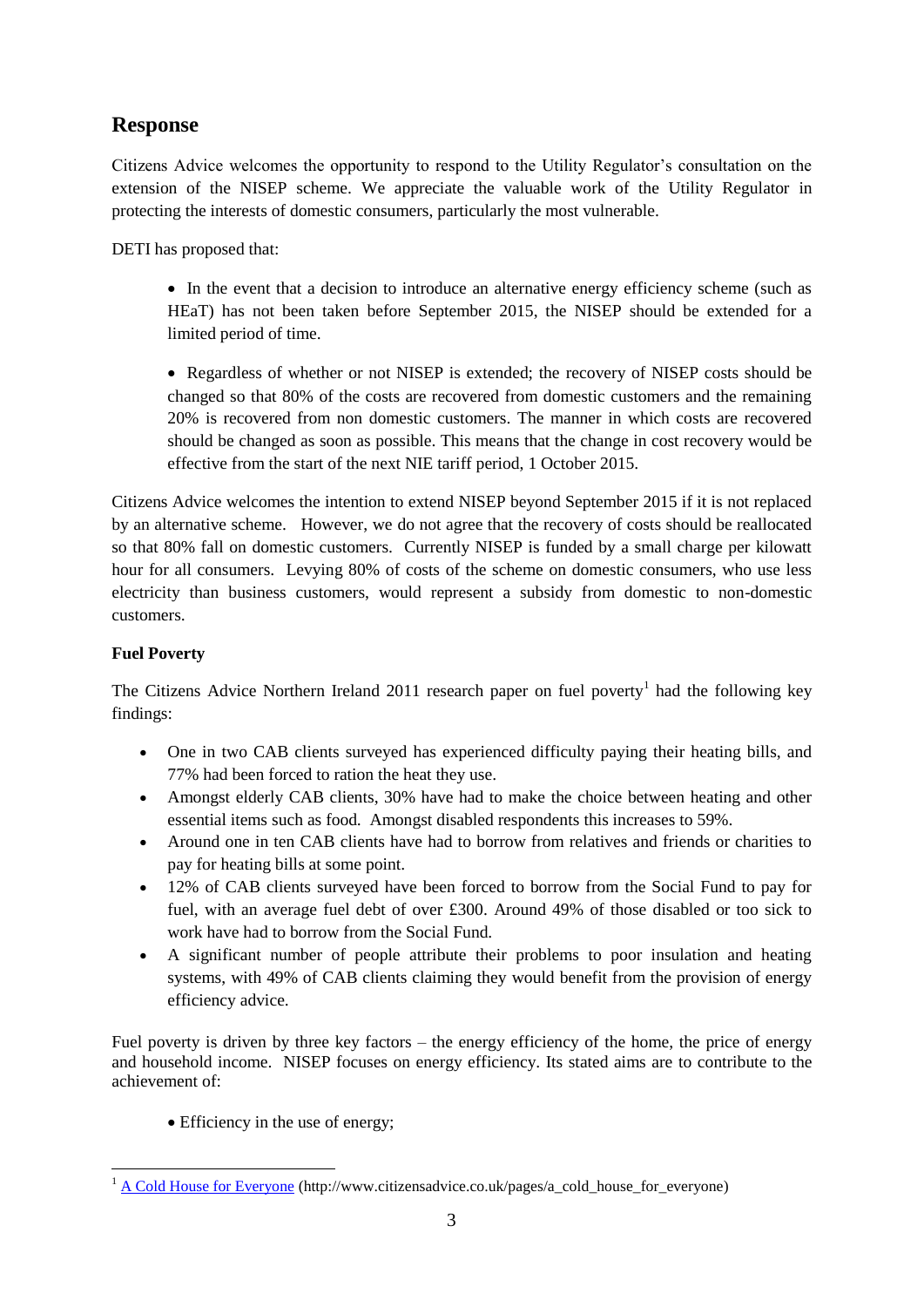- Socially and environmentally sustainable long-term energy supplies; and
- The above at best value to customers whilst also having due regard to vulnerable customers.

Citizens Advice supports the aim of improving energy efficiency both through education and through grants for home improvement measures. However, we suggest that certain vulnerable customers in fuel poverty cannot be protected through the scheme as it stands and that other ways need to be considered.

### **Private Rental Properties**

Citizens Advice receives many inquiries from clients who are in sub-standard private rented accommodation, particularly damp properties, and either cannot get in contact with their landlord or the landlord refuses to take any action.

*A Newtownards client contacted the CAB about the condition of their private rented accommodation. Despite the environmental health team stating that urgent action needed to be taken about the state of the property, the landlord is refusing to do anything and says that the tenant will have to pay for the recommended improvements. The client's wife has recently given birth and has had to move to her mother's house because the property is not suitable for a baby in its current state.* 

Some of our most vulnerable clients live in private rented accommodation and have no access to energy efficiency measures. There is little incentive for landlords to improve the energy efficiency of their properties, particularly when they let to tenants on housing benefit. Local housing allowance is set at the  $30<sup>th</sup>$  percentile of rents in the broad rental market area. This means that it is difficult for a landlord to recover the costs of upgrading a property through rental income. In addition, many small buy-to-let landlords are in negative equity. All this is to the disadvantage of housing benefit tenants, who often have to live in poorly insulated homes with inadequate heating.

*A private tenant telephoned Larne CAB in January to complain that he and his partner have a newborn baby and the central heating boiler has not worked since October. They have been in touch with the agent to inform the landlord without success. The client's tenancy agreement stated that the landlord is responsible for fixing the heating.*

We recommend that NISEP targets the substandard private rental housing stock. These private landlords are unlikely to participate in Affordable Warmth as they have to meet 50% of the costs of the improvements, and yet it is the poorest households who suffer the effect of their lack of engagement.

#### **Hard to reach households**

There will always be a number of hard to reach households which cannot benefit from the current schemes, either because the occupiers, through age or infirmity, do not wish to avail of them or because the condition of their homes is such that they cannot be improved cost-effectively. Fuel poverty is prevalent in households living in older properties, particularly those in the country which are reliant on oil. In Great Britain such households are helped through the Warm Homes Discount